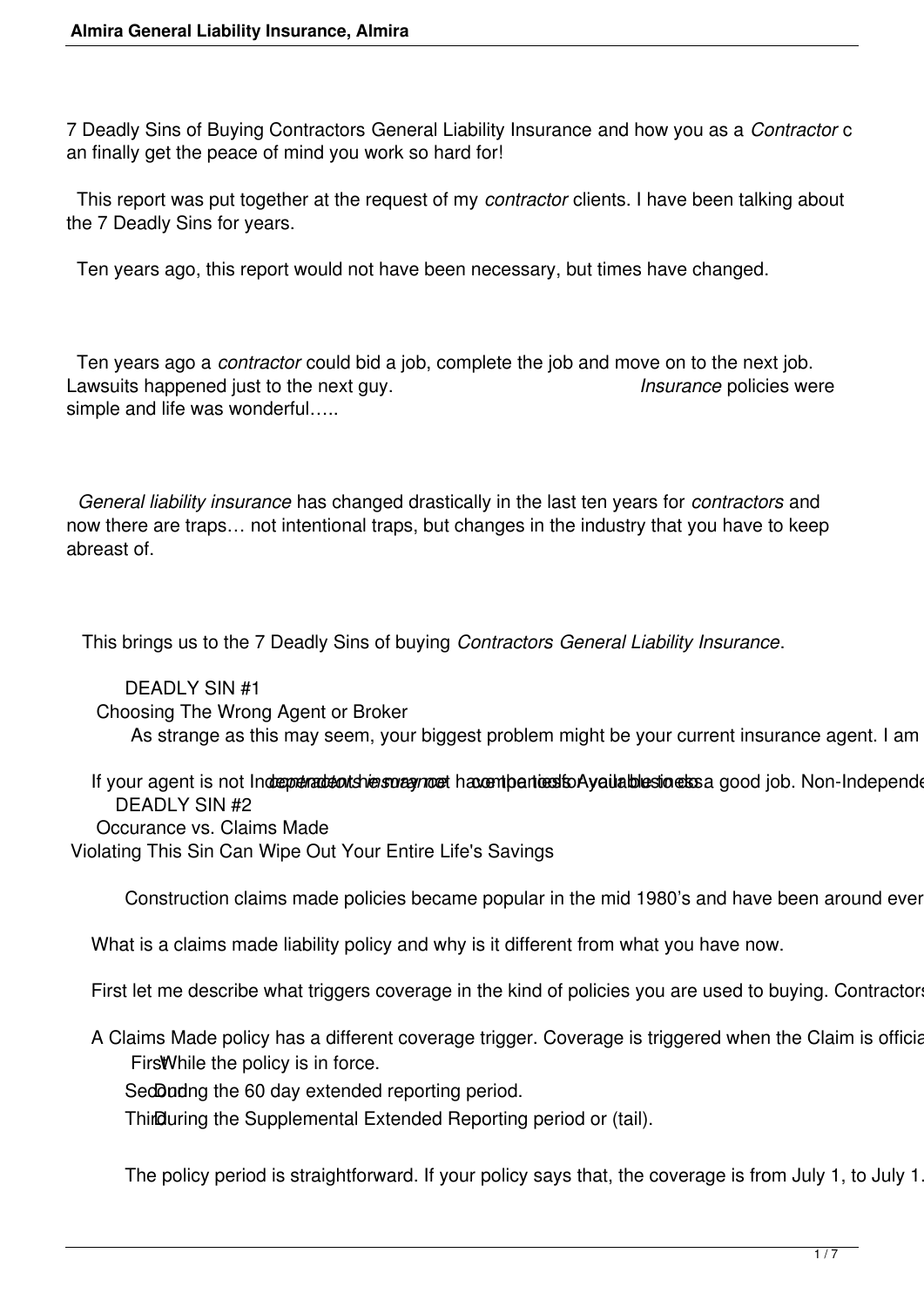The 60 day extended reporting period is the first 60 days after the policy has expired. An example wo The Supplemental Extended reporting period is an endorsement that you, the contractor, can purchas Claims Made Policies and how the Policy Protects You!

1) You the contractor, are building a home, with the home 60% complete one of your employees knocks

- 2) You the contractor are building a home; a neighborhood kid sneaks onto the property at night and get
- 3) You the contractor have a claims made policy for 5 years. During this period of time, you built five hor
- 4) You the contractor decide to retire and you do not buy the extended coverage. If a claim is brought w

If a claim is reported after the 60 day, automatic reporting period is up and you did not purchase the e Another term that is used is the "Retro Date" The retro date is most often the day the contractors police How Insurance Companies Rate Claims Made Policies Forms.

When a contractors insurance company begins to offer Claims made coverage, they know that in the If you want to leave that insurance company and go to another insurance company you will have to po I generally recommend to my contractor clients that you purchase the traditional occurrence form poli-

## DEADLY SIN #3 Insurance Company Rating

Insurance Companies are given a grade; just think about the grades you received in high school or college. A,B,C,D,F. Insurance Companies are given a grade; just think about the grades you received in high school A contractors insurance company with less than a "B" rating can be a potential problem for two reasor If you do not know your Company Rating feel free to call my office at any time, we will be glad to look Risk Retention Groups:

In the last 5 years several groups have set up a quasi insurance company called risk retention groups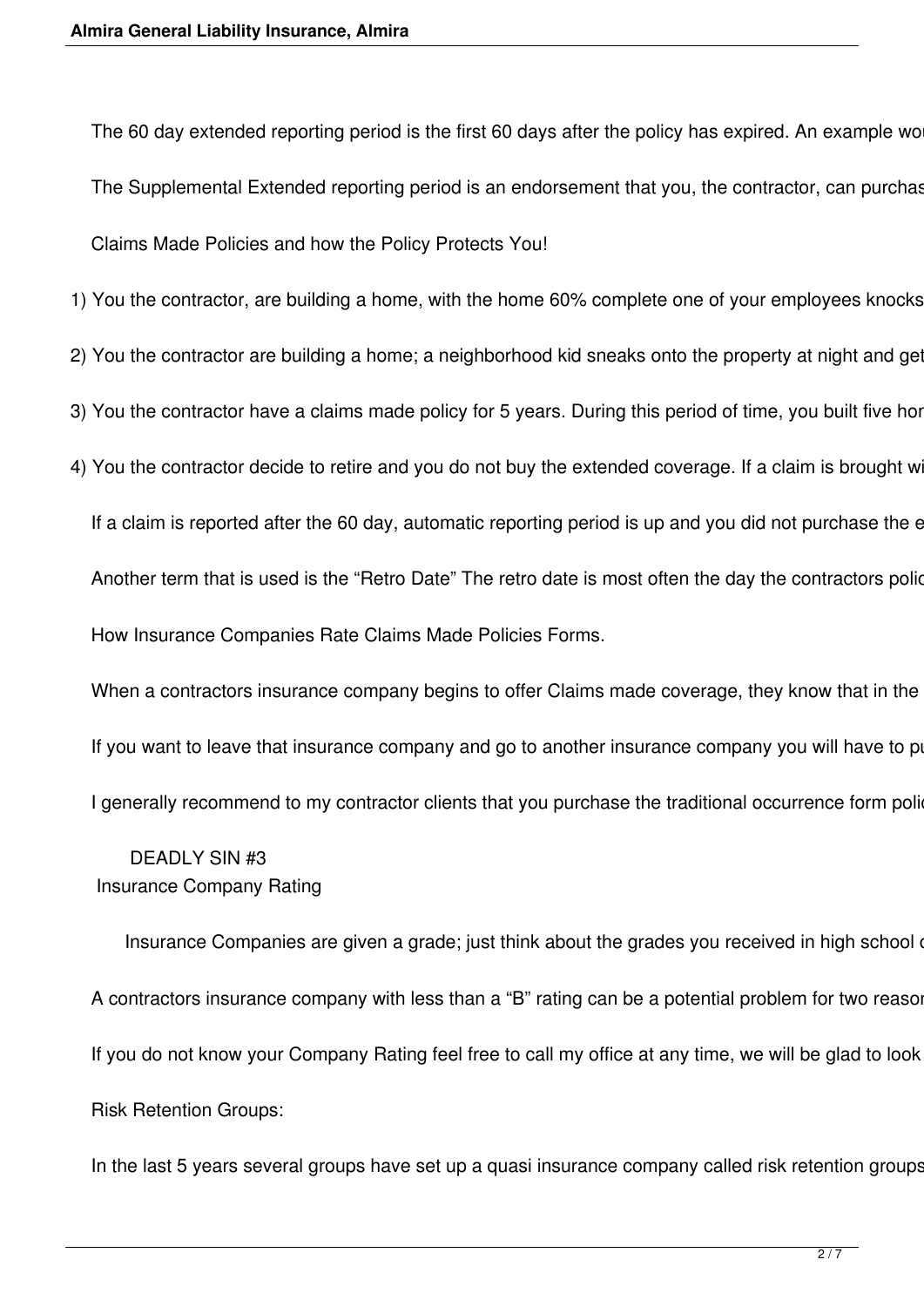#### DEADLY SIN #4 **Exclusions**

First off let's get one thing clear... All policies have exclusions. You hear terms like all risk, special form, comprehensive, full contain the are not mean there are no exclusions. There are no exclusions. There are no e In a contractors general liability policy all the exclusions are listed on the (Dec) front page of the policy In order to make sure you understand the exclusions, look at the form numbers on the front page and If you see a form number on the front of the policy but you cannot find that form in the contractors insection The exclusions are critical, when you get a proposal for contractors insurance the first thing you shou For instance, if you are a concrete contractor and you do house pads, if you have exclusion for found Look over this list and see what exclusion would apply to your operation.

DESIGNATED WORK Claims arising from any classification or class code not listed on the dec INDEPENDENT CONTRACCER Sarising out of: The acts or omissions of independent contractors wh ASBESTOS No Coverage for exposures to asbestos, asbestos fiber, or any material co PROFESSIONAL LIABILICM arising out of the rendering of or failure to render any professional state. Professional services include: The preparing, approving, or failing to prepare or approve. Maps, shop Construction Management Gerriors fessional Liability

CONTRACTORS WARRANEY means that if you hire sub contractors, you must get a certificate of in FORMALDEHYDE Claims arising directly or indirectly out of formaldehyde whether or not the X, C, U Explosion, collapses, and underground. Not a good exclusion for Grading,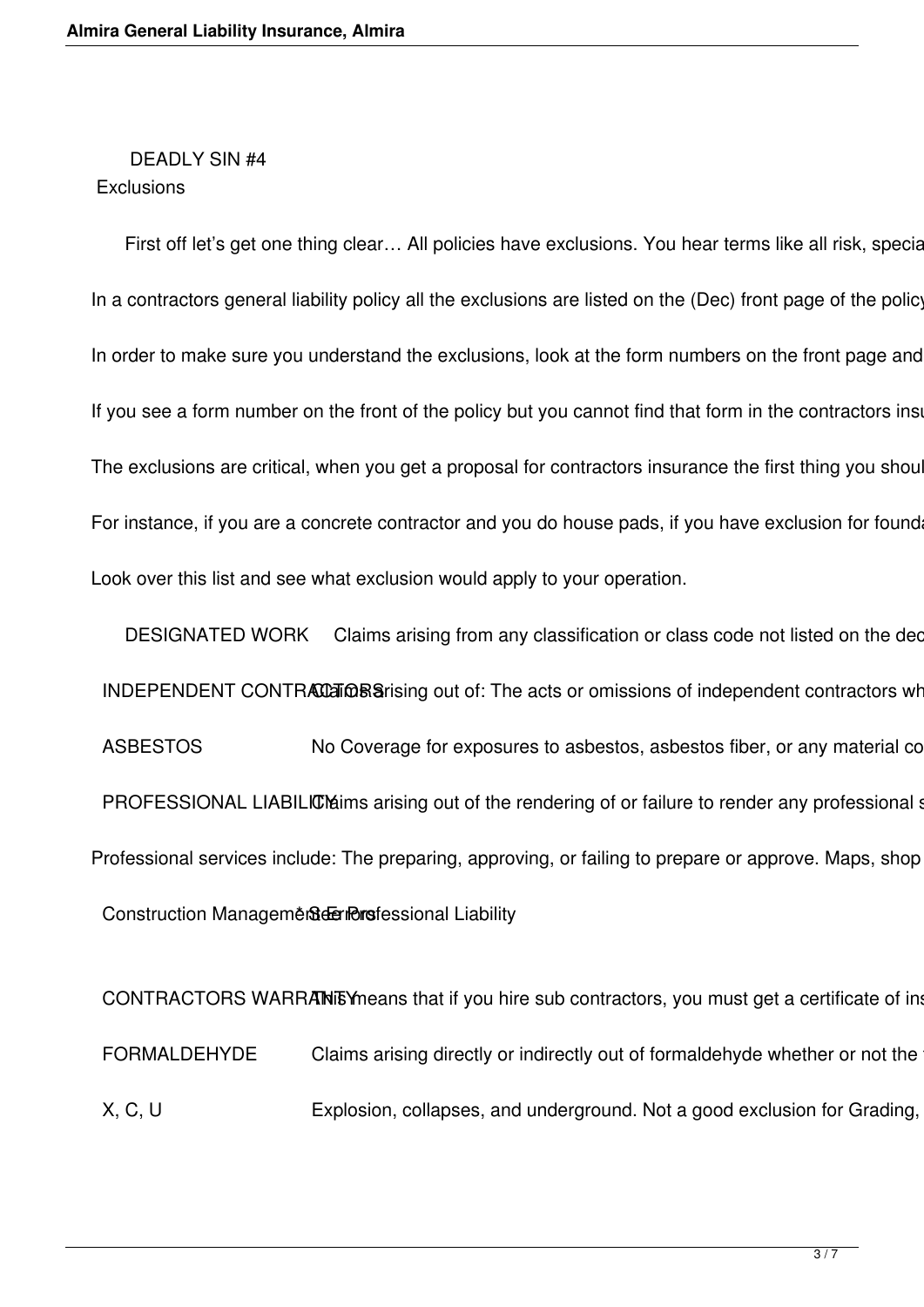# CLAIMS IN PROGRESS

\* See Prior Claims

KNOWN LOSSES \* See Prior Claims

ROOFING Some roofing exclusions are plain and simple. NO ROOFING. Some are n

DEMOLITION

Plain and Simple, No demolition.

YEAR 2000

Computer failure to recognize the year 2000.

SUBSIDENCE Insurance does not apply to any liability arising out of Landslide, Mud Flow

LEAD Claims arising out of the actual or alleged presence or actual, alleged or th

EARTH MOVEMENT

\* See subsidence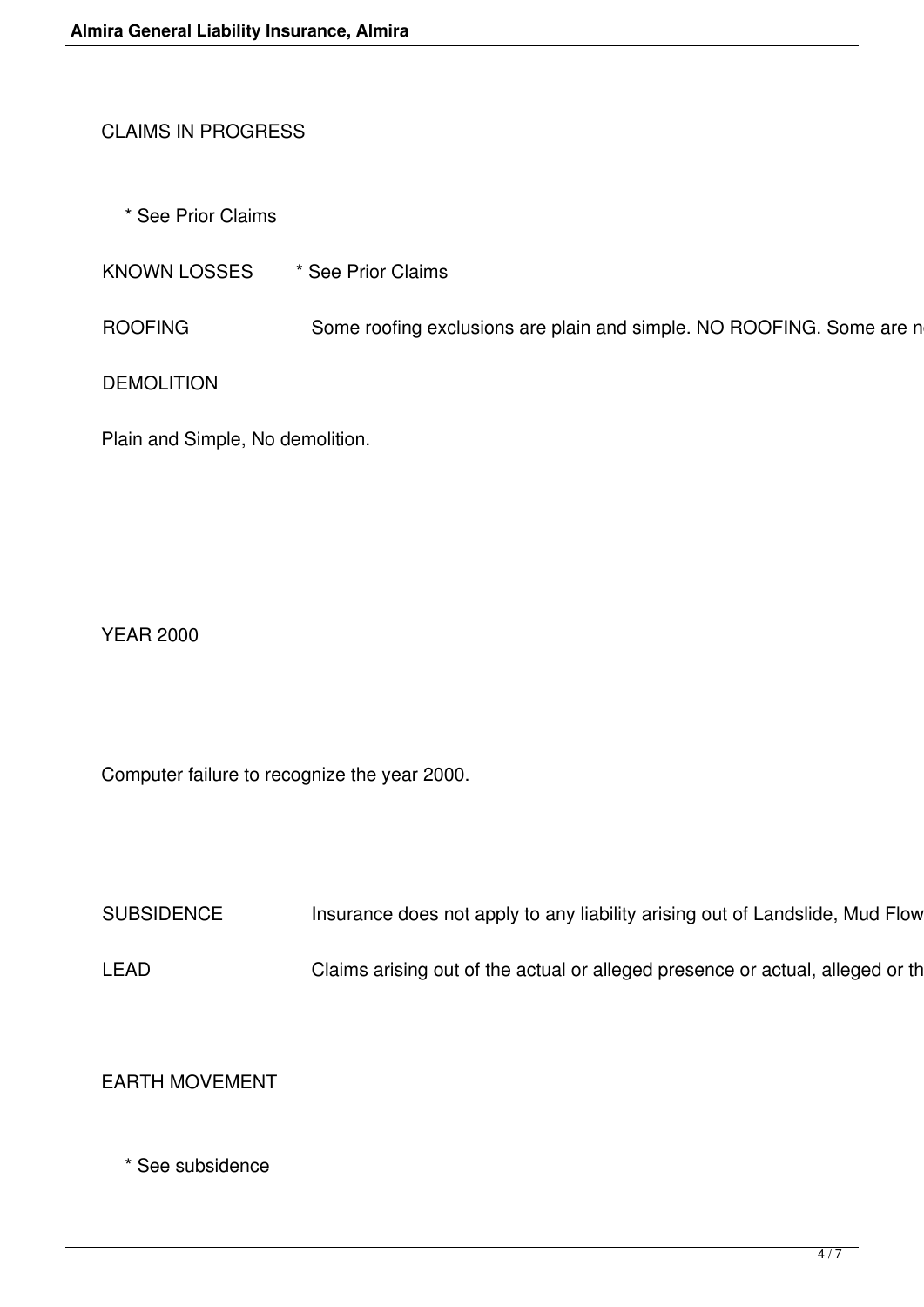NUCLEAR

\* Self Explanatory

# MULTI UNIT RESIDENTIAL

Any work in connection with the pre-construction, construction, post-construction, reconstruction

CONDOS No condos

- TOWNHOUSES No townhouses
- APARTMENTS No apartments

#### EMPLOYMENT RELATED PRACTICES

Refusal to employ, wrongful termination, Coercion, demotion, evaluation, reassignment, discipli

PRIOR CLAIMS Claims that are in progress prior to the commencement of this policy.

PESTICIDE, HERBICIDENNING FUNICIDE EXCLUSION Not accept contractor.

Prior ACTS This is a very severe exclusion. This says that any work you did prior to the

Exterior insulation and

finish system Exterior insulation and Finish system means the design, manufacture, constr

Pool Pop Up The elevation of swimming pool due to high water table.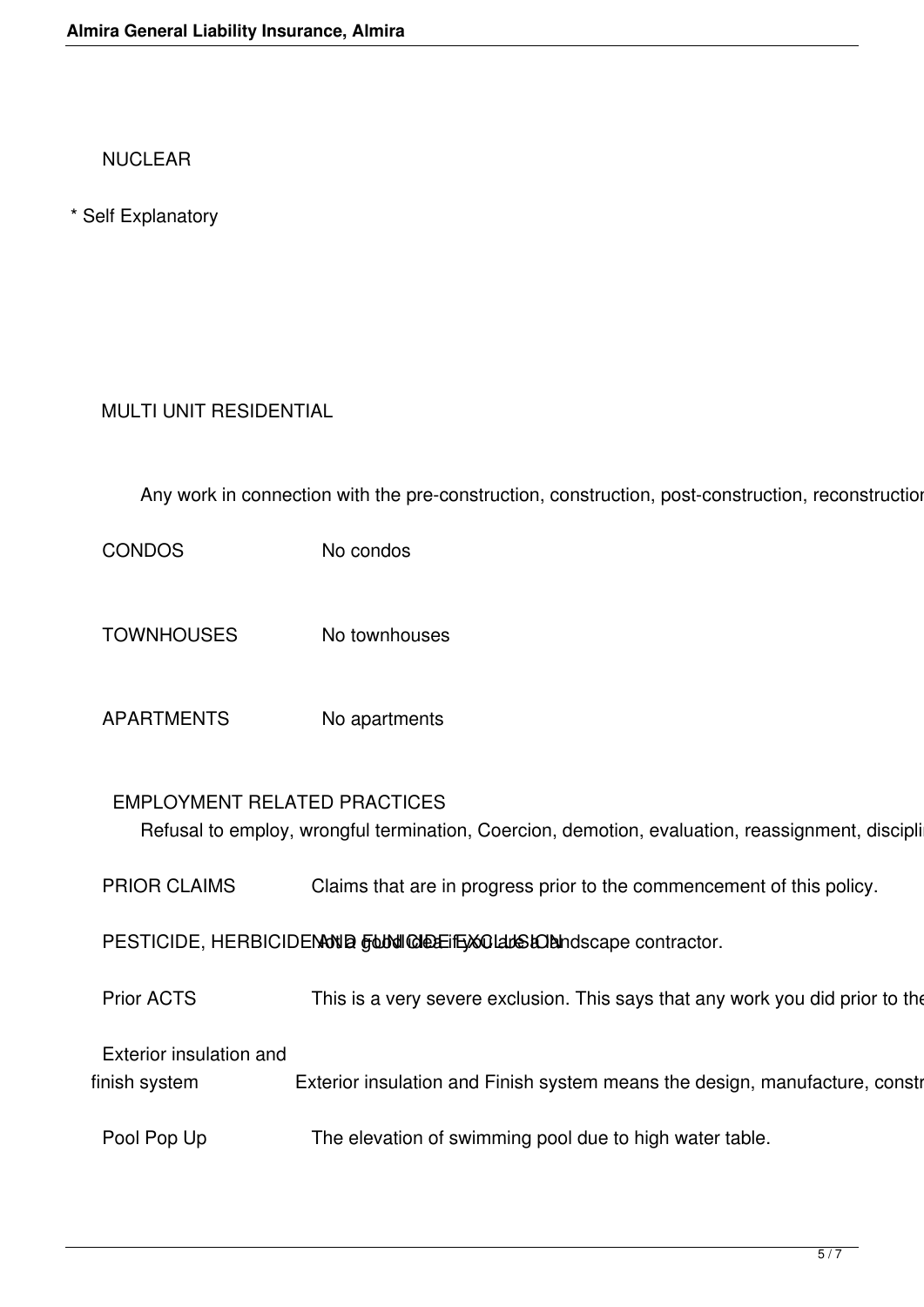FOUNDATION WORK Claims arising our of foundation work, including but not limited to the desig DEADLY SIN #5 ??? Title Needed ???

Certificates of contractors insurance what do they do and why do you need to provide them to ge

1) Make sure the effective date of the contractors insurance policy is current. You would be surprised ho

2) Check the contractors insurance company name, listen a lot of companies no longer insure contrac

Contractors Additional Insured's: Many Certificates of Insurance show additional contract wording or e

- Additional Insured Endorsement (CG2018 11/85) when is an additional insured endorsemen
	-

Primary Endorsements - along with the above A

Waiver of Subrogation – Another endorsement th

 DEADLY SIN #6 **Subcontractors** This is potentially a killer

I have seen dozens of construction companies go out of business on this subject alone within the When you hire a subcoetracabilitiquid winds uf angend he must barry the senered ratits at iliability bility as What happens if yourgemerativability does randearing problem arises when your general liability compa I can hear you now...It is unatrized configurative, that this winy the know drove it over tast. Let's look at the insurance But the costs to you do not stop at the price of your contractors insurance. The state of California may Now you know why I call it the Best friend or the someone you were Trying to help out killer. You feel

 DEADLY SIN #7 Admitted vs. Non-Admitted Companies